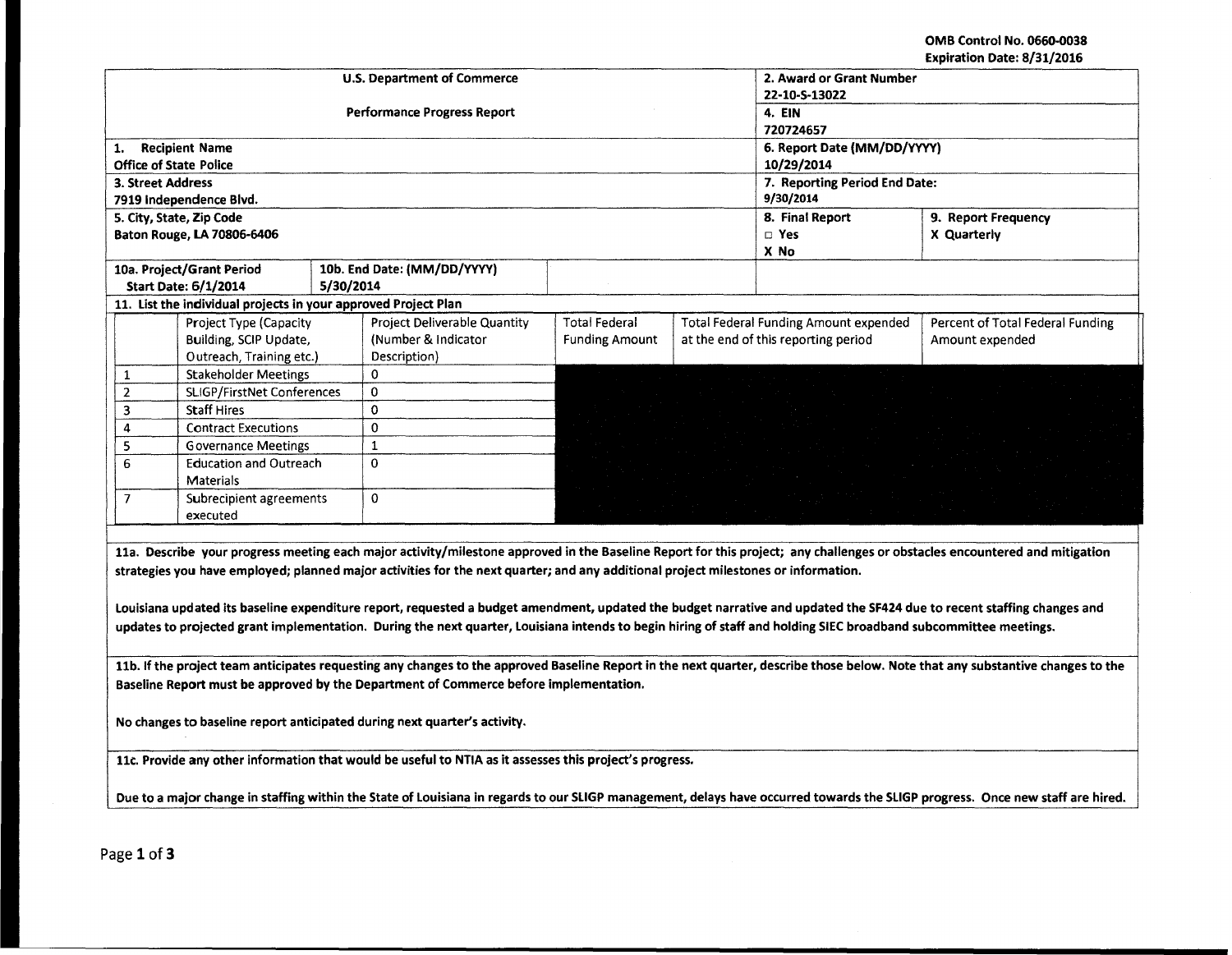|  | Louisiana should be postured to begin aggressive implementation of its milestones. |  |
|--|------------------------------------------------------------------------------------|--|

lld. Describe any success stories or best practices you have identified. Please be as specific as possible. None for this quarter.

12. Personnel

12a. If the project is not fully staffed, describe how any lack of staffing may impact the project's time line and when the project will be fully staffed.

The project is not fully staffed and therefore cannot proceed expeditiously. Louisiana projects that the all staff should be hired within Q3.

12b. Staffing Table

None hired as of the date of this report.

| <b>Job Title</b> | FTE %                                                                                                           | ----<br>ssigned                                                                                                                                                                                                                                                                                                                                                                                                                                                                                                                 | Change |
|------------------|-----------------------------------------------------------------------------------------------------------------|---------------------------------------------------------------------------------------------------------------------------------------------------------------------------------------------------------------------------------------------------------------------------------------------------------------------------------------------------------------------------------------------------------------------------------------------------------------------------------------------------------------------------------|--------|
|                  | the contract of the contract of the contract of the contract of the contract of the contract of the contract of | the contract of the contract of the contract of the contract of the contract of the contract of the contract of the contract of the contract of the contract of the contract of the contract of the contract of the contract o<br>the company's company's company's company's company's company's company's company's<br>the contract of the contract of the contract of the contract of the contract of the contract of the contract of<br>the contract of the contract of the contract of the contract of the contract of the |        |

| Add Row | Remove Row |  |
|---------|------------|--|
|---------|------------|--|

13. Subcontracts (Vendors and/or Subrecipients)

13a. Subcontracts Table -Include all subcontractors. The totals from this table must equal the "Subcontracts Total" in Question 14f.

| Name | <b>Subcontract Purpose</b> | Type<br>(Vendor/Subrec.) | RFP/RFQ<br>Issued<br>(Y/N) | Contract<br>Executed<br>(Y/N) | Start<br>Date | End<br>Date | <b>Total Federal</b><br>Funds Allocated | <b>Total Matching</b><br><b>Funds Allocated</b> | Project and % Assigned |
|------|----------------------------|--------------------------|----------------------------|-------------------------------|---------------|-------------|-----------------------------------------|-------------------------------------------------|------------------------|
| None |                            |                          |                            |                               |               |             |                                         |                                                 |                        |
|      |                            |                          |                            |                               |               |             |                                         |                                                 |                        |

Add Row Remove Row

13b. Describe any challenges encountered with vendors and/or subrecipients.

Louisiana has not awarded any contract to vendors as of this quarter.

## 14. Budget Worksheet

Columns 2, 3 and 4 must match your current project budget for the entire award, which is the SF-424A on file. Only list matching funds that the Department of Commerce has already approved.